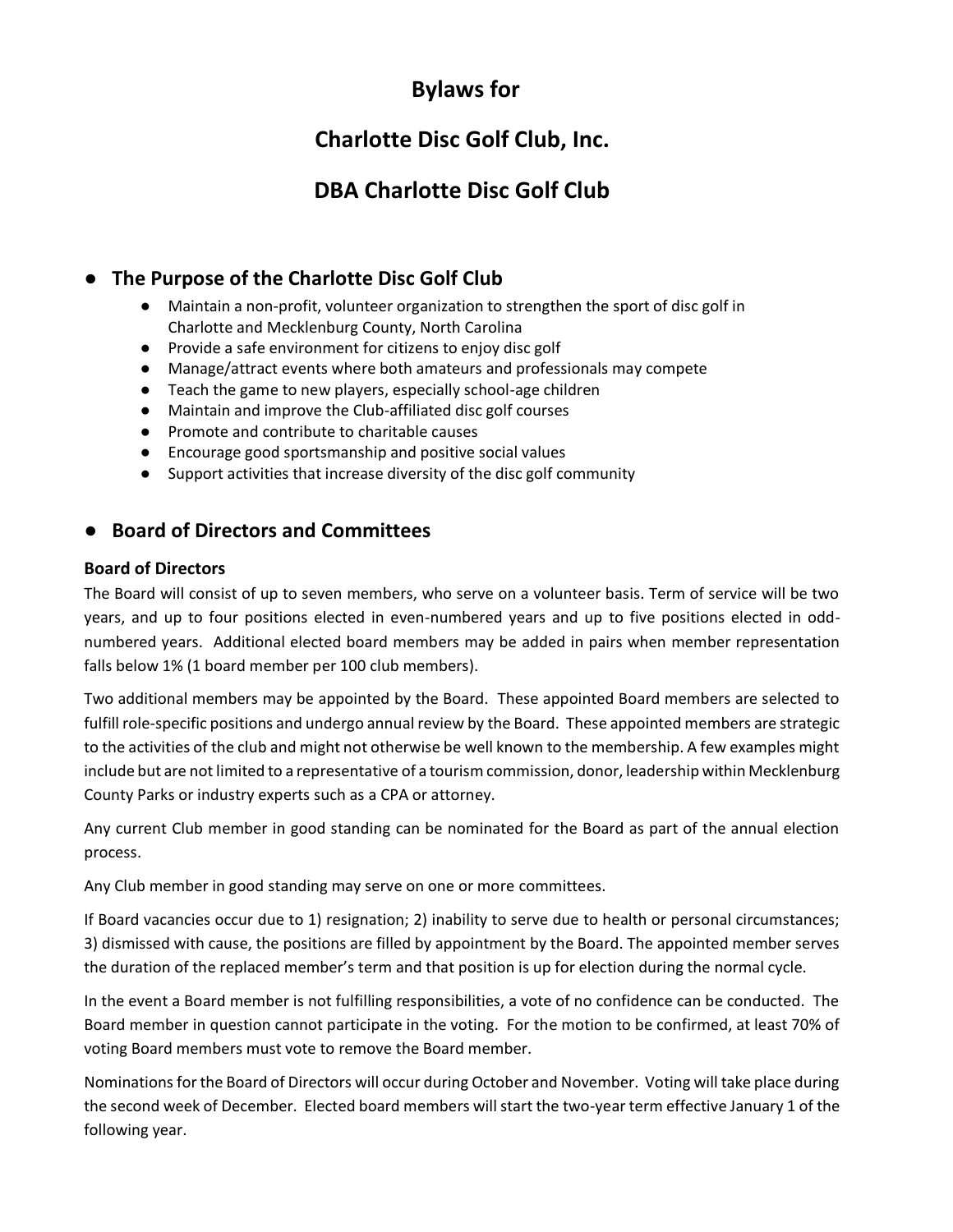Current board members review nominees and weigh conflict of interest concerns. The board votes to accept as official candidates. Examples of conflicts of interest include but are not limited to:

- Livelihood or other income is derived from disc golf related business ventures
- Candidate runs for profit disc golf events that are influenced by club fee or scheduling requirements
- Antagonistic sources whose desire is dissolution of the club.

## **Committees**

Committees are led by directors that are assigned by the board through majority vote. The board creates each committee and sets the expectations and role requirements for each.

## **A. Executive Committee**

- o Consists of four officers (President, Vice President, Treasurer, Secretary) and chaired by the President. The committee handles day-to-day operations, manages finances and provides oversight for other committees.
- $\circ$  Selection: A majority of Board members is required to approve fulfillment of these roles.
- $\circ$  If one of these offices is unable to be filled by the current board members the board will elect, by majority vote, a current club member to fill the role.
- $\circ$  Succession: If the President is unable to complete the term of service, the Vice President would assume the presidency and the Board names a new Vice President.
- $\circ$  Contracts: Contracts may be signed by the executive committee members (President, Vice President, Treasurer. Other board members may sign contracts after a vote, by the board, approving each contract.
	- Director of Operations may sign park and recreation contracts that cover facility use and camp organization.

### **B. Membership Committee**

- o Responsible for membership oversight and management, including:
	- Soliciting members
	- Managing membership list
	- Membership communication
	- Coordinating membership benefits
	- Membership disciplinary oversight

## **C. Community Management Committee**

- o Responsible for general communications and marketing activities
	- Media coordination
	- Website coordination and maintenance
	- Social media
	- Artwork/ photography
	- Interclub relations

### **D. Promotion/Sales Committee**

- o Responsible for sponsorship and sales activities
	- Club sponsorship
	- Official Club event sponsorship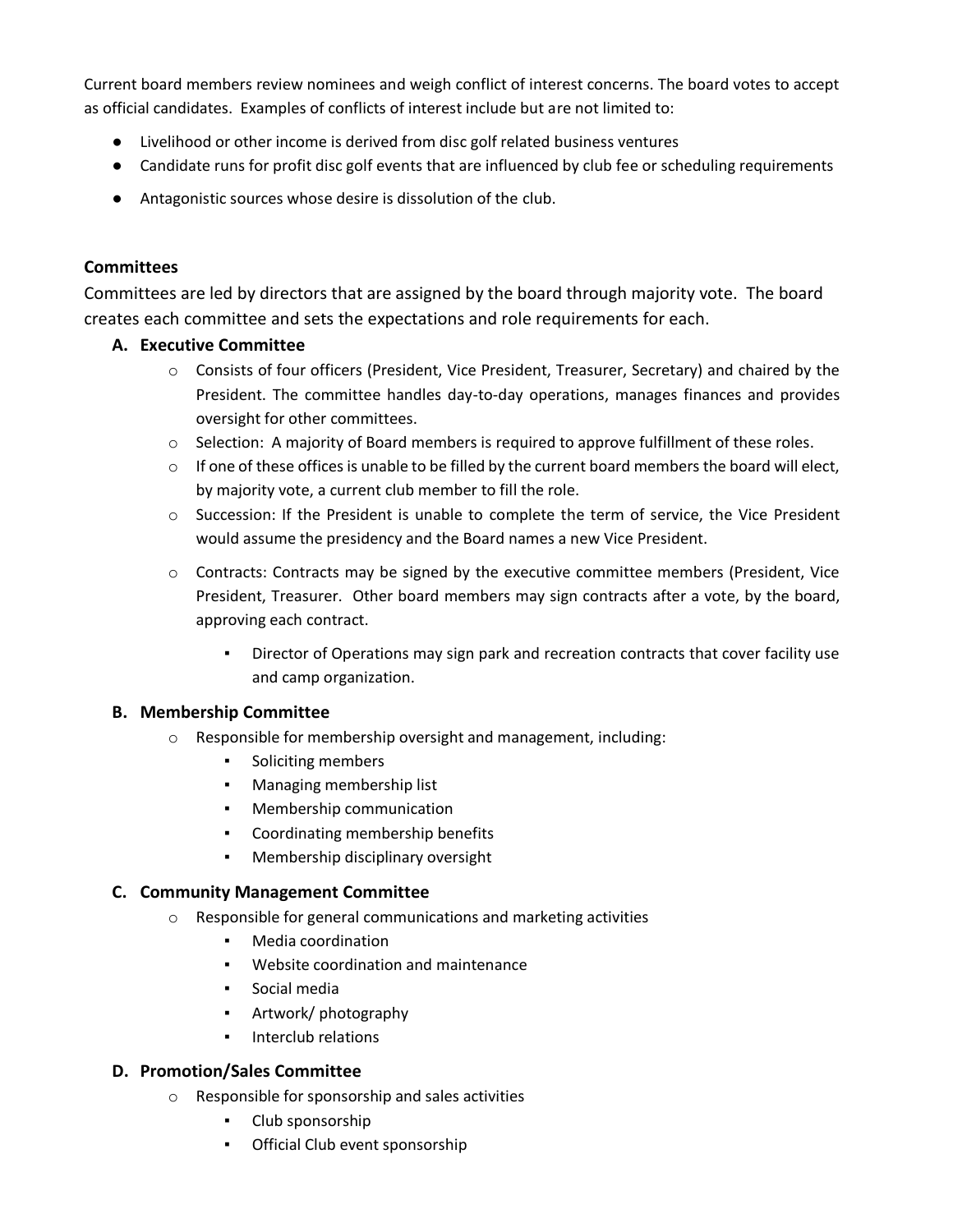Partnering with companies for  $501(c)(3)$ -related donations

## **E. Events Committee**

- o Responsible for event coordination including:
	- Club leagues, tournaments, clinics
	- PDGA tournaments
	- Other events (annual, special, social, etc)

### **F. Operations Committee**

- o Responsible for course oversight, including:
	- Course infrastructure and maintenance
	- Course signage
	- General inventory
	- Park & Recreation relationship management
	- Volunteer coordination

## ● **Membership**

Memberships are annual. New members that sign up after October 31 are considered current through the following year. Membership benefits include: Membership packet which may include numbered bag tag and other items of value; discounted entry into eligible Club sanctioned events; participation in exclusive Club events; open club voting rights; and ability to serve on the Board and/or head a committee. Lifetime memberships may be allocated based on Board recommendation for superior achievement in the sport.

#### **Disciplinary Action**

- Any Club member seen or heard acting in any manner deemed unsatisfactory by the Club, may be held in review and have membership status "Suspended."
- To present a "Motion of Suspension," proof in the form of documentation and/or witnesses must be presented to the Board and reviewed by membership at a Club meeting.
- A member under Suspension will have Club privileges revoked for the remainder of that membership period and until the Board reinstates privileges.
- Permanent ban of any Club member can be considered by the Board, based on severity of transgressions or repeat occurrences.

## ● **Finances**

The Club will observe a calendar fiscal year, beginning January 1 and ending December 31.

#### **Income Sources**

The Club shall derive revenues from:

- Membership dues
- Club-affiliated leagues
- Club-affiliated tournaments
- Club-sanctioned events run by third party directors
- Sponsorships, partnerships, contributions, donations and grants
- Merchandise sales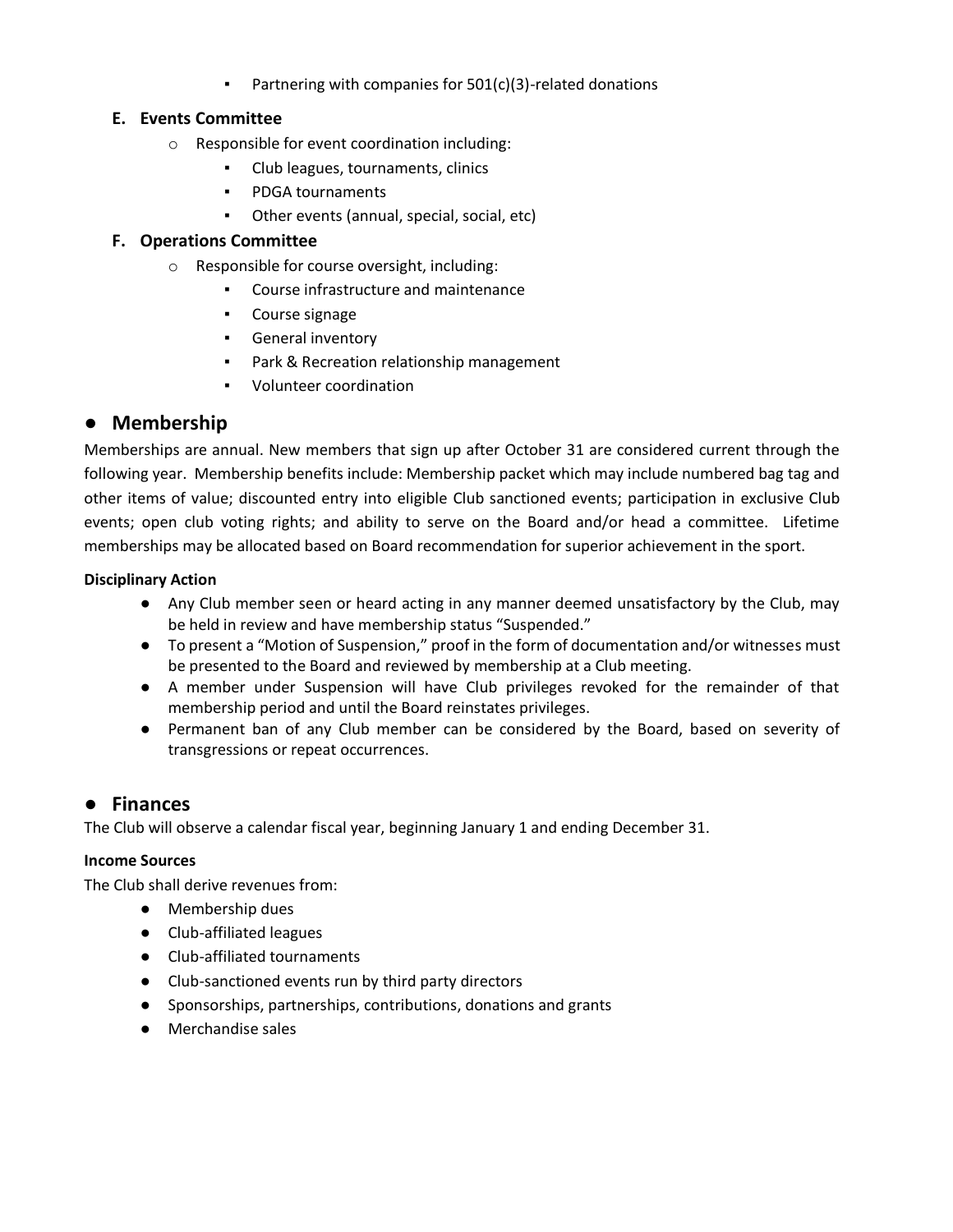#### **Fiscal Oversight**

The Club Treasurer carries the role of primary oversight, is responsible for all financial transactions and reports to the Executive Committee. The Treasurer is also responsible for tracking funding of future capital improvement projects. All Club expenditures must be approved by the Treasurer. All financial transactions are subject to review by the Board.

All revenue transactions must be reported to the Treasurer, with monies given to the Treasurer or deposited in the Club electronic payment accounts.

Club-affiliated or sanctioned leagues and events should be prepared to provide a breakdown of revenue and expenses.

### **Liabilities**

The Club shall carry liability insurance that protects members during Club-affiliated activities. The policy shall also provide liability protection for Board members acting in official capacities.

## ● **Tournaments, Leagues and Events**

Types of events include: weekly or seasonal leagues, annual Club tournaments, PDGA tournaments, special tournaments, charity fundraisers, other events.

All events requesting use of a CDGC-operated course should be presented at least 30 days in advance to the Club or event committee by the Tournament Director or other event representative. Requests for PDGAsanctioned events should be presented at least 90 days in advance.

The Club will set the event calendar each fall for the coming year. All PDGA-sanctioned events must follow PDGA protocol to be included in the Club calendar of events. For any event to be included in the calendar, the Club must be notified at least 30 days in advance.

All events on CDGC properties must be approved and scheduled through the CDGC Event Coordinator.

## ● **Club Meetings**

Monthly Club meetings are typically held the second Wednesday and are open to all members. Meeting schedule and agenda may be provided through social media, communicated directly to members, verbally or through hand-out at the meeting. The board may hold Board-only meetings. The board may ask certain committee heads to attend these closed meetings as well.

Standard agenda will include:

- Call to order/attendance/introductions
- Treasurer report
- Membership updates
- Course updates
- Events
- New business (new items should be proposed to the Board at least a week prior to meeting)
- Recognition
- Wrap-up, action items, meeting close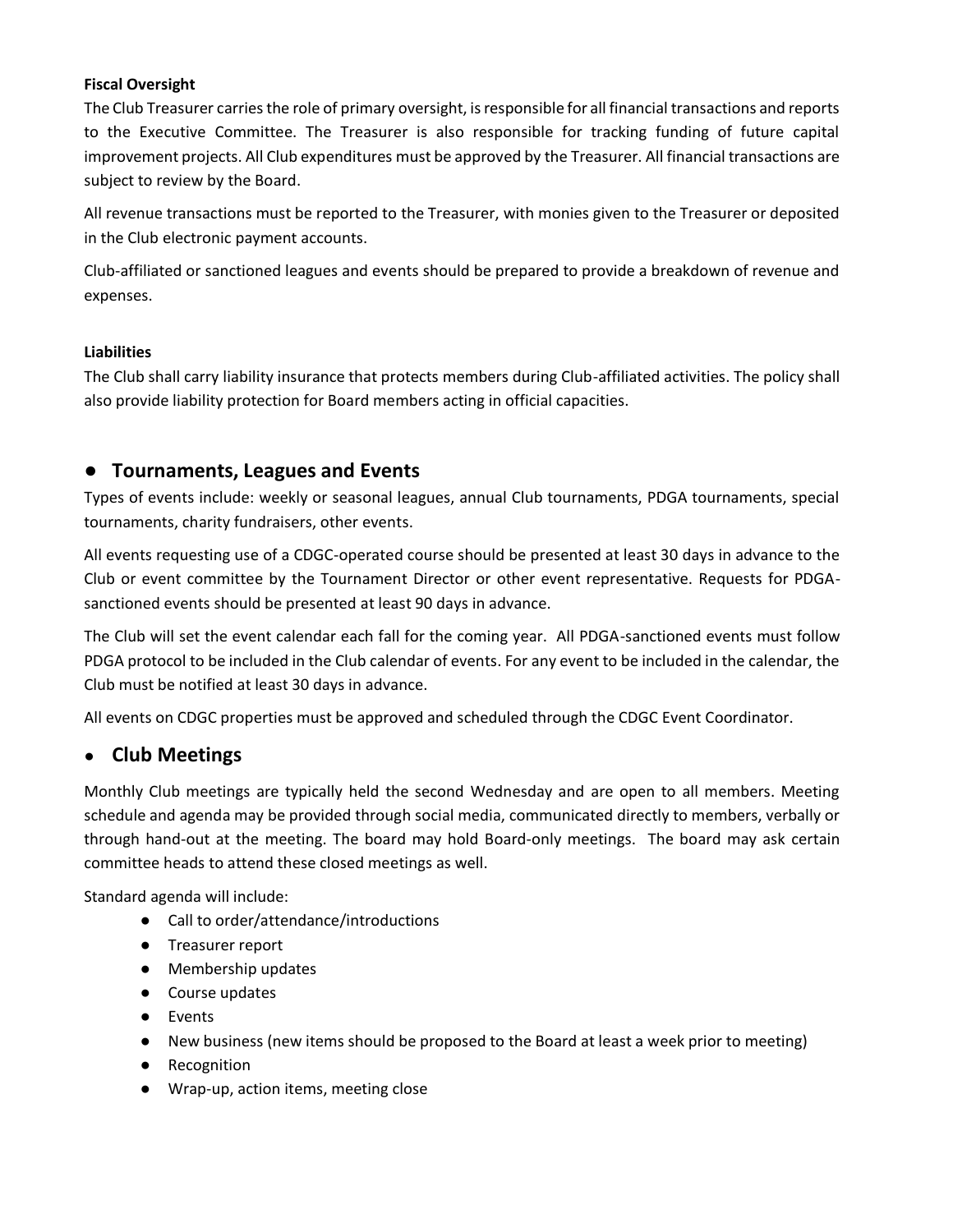An annual general Club meeting may be held in conjunction with an event or as a stand-alone session. Any such meeting will be communicated to members no less than a month ahead of time.

## **Club Decision Process and Voting**

Board of Directors

- The Board of Directors is elected by members to represent them in Club-related decisions.
- A member or members of the Board decides on strategic activities included but not limited to
	- o Capital expenses over \$350
	- o Structural changes to Club properties
	- o Activities that involve Park & Rec approval
		- Course work and volunteering, layout changes, tournaments
	- o Creation of committees, roles, and responsibilities
	- o Timing and formation of leagues and approval of events
		- Cancelation of league dates for special events or conflicting activities
		- Setting fee structure for approved events
	- o Strategic decisions for Club-based events
		- Such as Carolina Clash, Charlotte Amateur Championship, winter fundraisers, bag tag challenges

### Voting

- When two or more Board members ask for a vote on an activity the Board will vote
	- o Majority wins
	- o The Club President breaks ties
		- If the President is unable to vote due to absence, illness or conflict of interest, the Vice President shall be the tie-breaking vote
	- $\circ$  The Board may decide to open voting on Club issues to current members in good standing.
	- $\circ$  The Board may decide to allow committee members to vote on related issues in committee.

## **Other Items**

### **Dissolution**

The Club may be dissolved by a resolution of any ordinary or general meeting called for such purpose. If upon the dissolution of the Club there remains, after the satisfaction of all its debts and liabilities, any property whatsoever, the same shall not be paid to or distributed amongst the members of the Club, but shall be given or transferred to some other Club or institution having objectives similar, wholly or in part to the objectives of this Club. Should no Club be found with similar objectives, the proceeds amounted from property owned, shall be given to a recognized charity or other non-profit group.

### **Updating/Amending bylaws (majority of current Board members)**

Bylaws are to be reviewed during the first quarter of each year. To make any change to the bylaws, a majority of the Board members need to vote in favor of proposed change. In the event of updates to the bylaws, the updated documentwill be made visible to the members of the Club.

### **Inspection of records**

Finances are reviewed at each monthly Club member meeting.

## **Mecklenburg County Park & Recreation Contract**